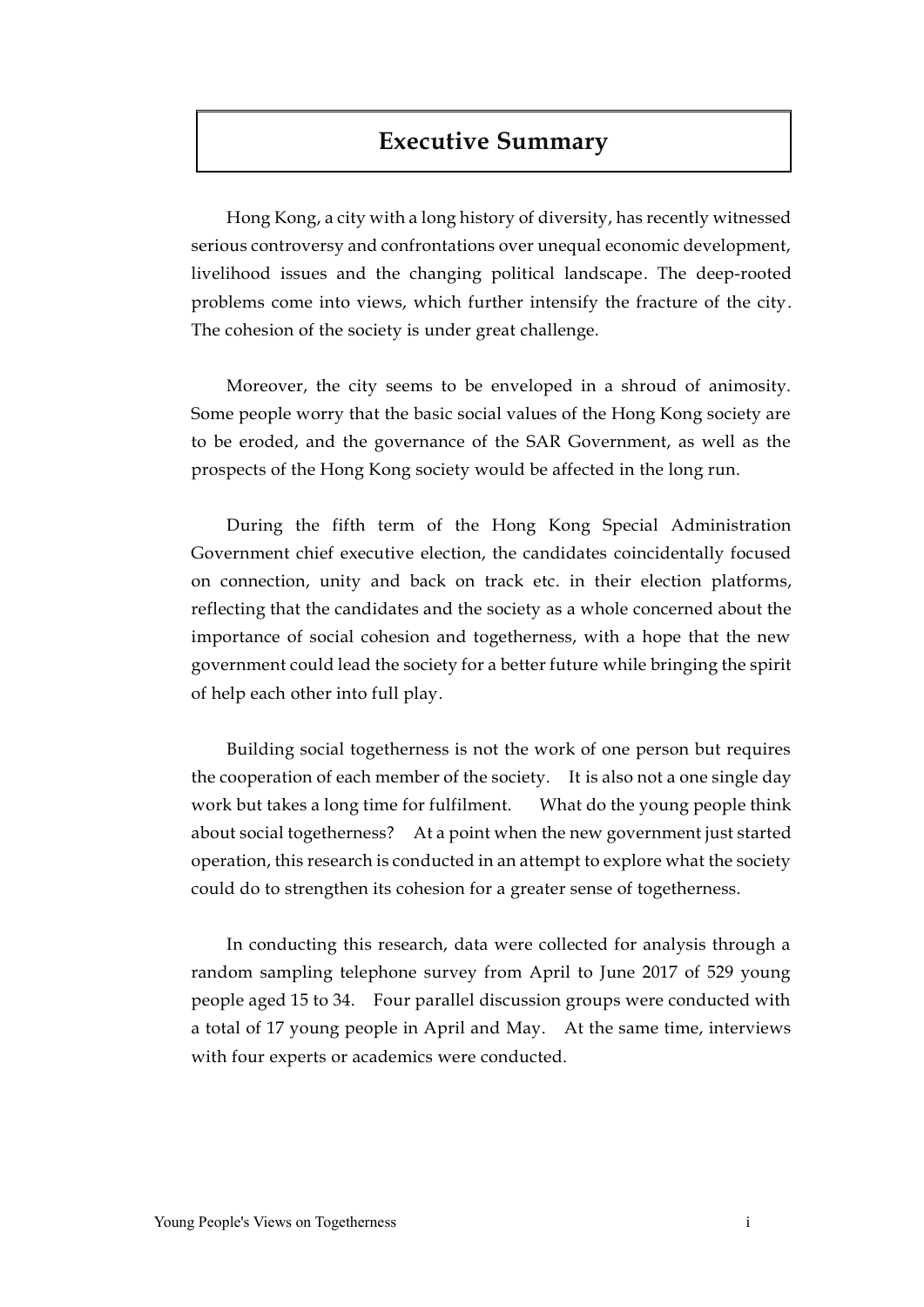### **Major Findings**

**1. 95% of respondents thought social togetherness in Hong Kong was important. The greatest meaning it has for Hong Kong is its potential to improve livelihoods, to keep the city moving on, or to increase people's sense of belonging.** 

The results of the telephone survey showed that more than an overwhelming majority of 95.2% of respondents thought social togetherness in Hong Kong was important. For them, the greatest meaning social togetherness has for Hong Kong is its potential to improve livelihoods (27.6%), to keep the city moving on (27.4%), to increase people's sense to belonging (20.8%), to boost its competitiveness (11.9%), or to enhance governance efficiency (8.5%).

In respondents' views, some factors have obstructed social togetherness of HK society recently. The biggest obstacle is a lack of mutual trust between the citizens and the Government (33.0%). It is followed by the fact that the stakeholders are too keen of sticking to their positions (23.1%), or there witnesses a serious uneven allocation of social resources  $(21.2\%)$ .

Young participants in a parallel discussion group said that by strengthening social togetherness would increase their sense of identity as a Hong Kong citizen, with a belief that the Hong Kong citizens would work together to tackle the challenges facing Hong Kong.

# **2. Close to half considered the sense of belonging the most crucial element for social togetherness. Other important elements included trust, and rational communication.**

The survey results showed that 49.3% of respondents referred to the sense of belonging when asked about the crucial element for social togetherness. This is followed by the option of mutual trust among people (43.8%). The third came the rational communications among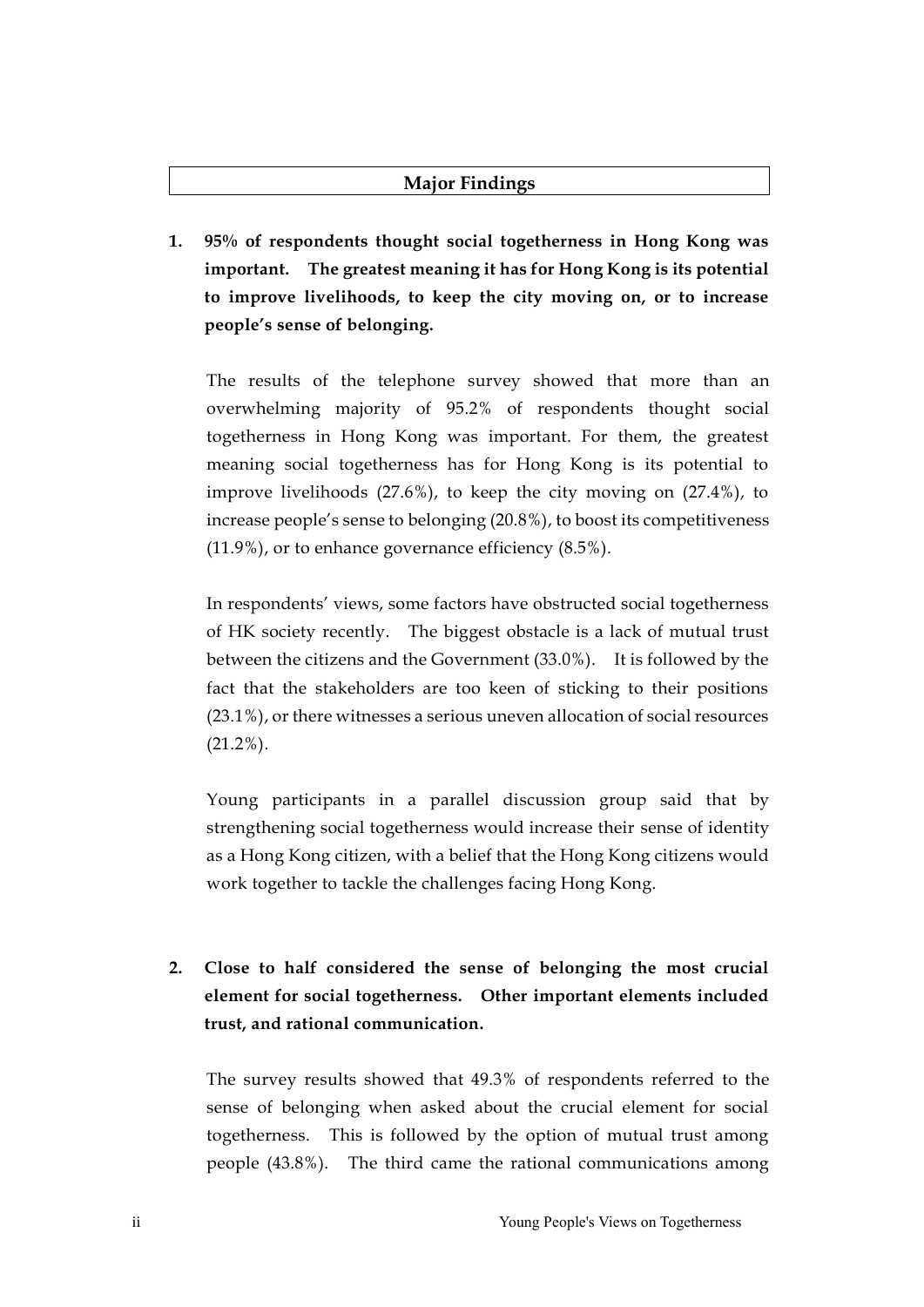people in the society (33.3%). Some 20% said it was the citizens having willingness to participate in social affairs (21.5%), or the society having common visions (19.2%).

Young participants in a parallel discussion group said that people should be tolerant of different views with empathy. This could help reduce producing confrontation.

Experts and academics in the interview believed that it was normal for people to have diverse views in any society. Respect and rationality are the premise for a society to build social togetherness in diversity.

## **3. 88% of respondents aspired for a society with social togetherness. Yet, they were not that optimistic when asked about the extent to which they believed Hong Kong could become such a society in 5 years.**

The survey results showed that 88.3% of respondents wish Hong Kong could be a society with social togetherness & tolerance. On an individual level, more than half (56.8%) said that they would be tolerant of different views, for the sake of promoting togetherness of the society. Close to half (49.6%) said that they would take up their civic duty while helping developing the society. More than one-third (36.2%) would avoid making confrontation, while more than 30% would participate into social affairs (31.4%). More than one-tenth (11.3%) said they would take up posts in government's advisory bodies.

However, 57.1% were of the view that they didn't believe they have an ability to help promote social togetherness for the society as a whole. On a scale of 0-10 where indicating a very confident and 5 denoting a half-half, one-third (32.2%) of respondent rated at 5 points when asked to rate their confidence about HK could become a society with social togetherness in 5-year time. The average point was 4.2.

Young participants in a parallel discussion group voiced out the problems that hindered their capabilities in helping promote social togetherness. The problems mainly included the lack of resources and the relatively small representativeness of young people in the current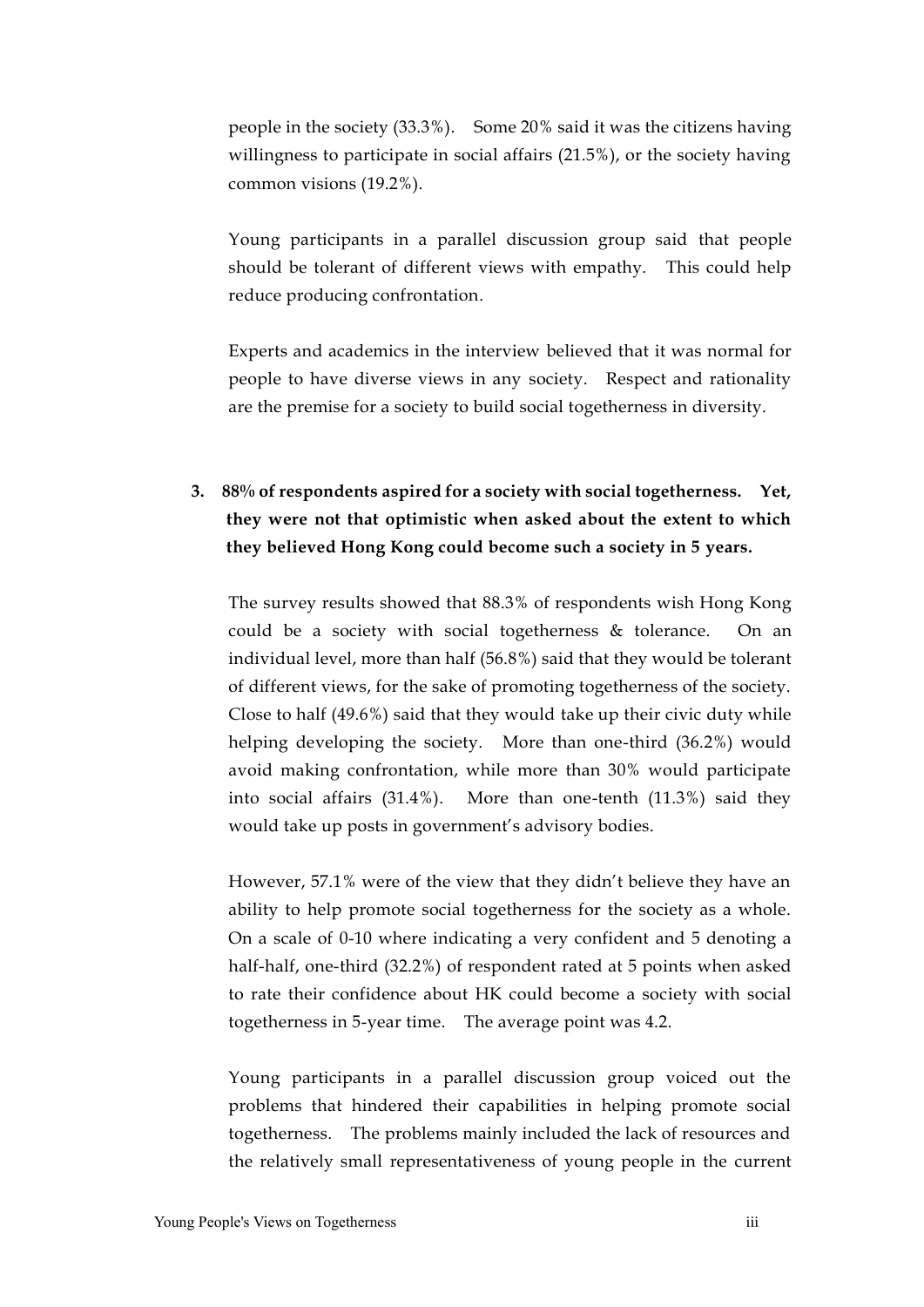governance system. Some also pointed out the obstacles that impeded their confidence about the prospect of HK in reaching social togetherness. The obstacles mainly included the serious wealth-gap problem and the acute political confrontation.

**4. Respondents have an impression that the society is in serious fracture in recent years. On a scale of 0-10 where 5 indicating a half-half, 3.35 was the average extent to which respondents felt the government had performed in facilitating social togetherness.** 

On a scale of 0-10 when 10 implying very serious and 5 denoting a halfhalf, respondents gave an average 7.30 points when asked to indicate the extent to which they felt the society was at serious risk of fracture in recent years. Having faced with the serious fracture of the society, 34.3% of respondents felt worrying. Some 22.6% felt sad for HK.

Moreover, on the same scale of 0-10 where 10 implying an excellent while 0 indicating very poor, 3.35 was the average extent to which respondents felt the government had performed in facilitating the social togetherness of HK society. The grading was obviously below 5, a halfhalf level.

A respective of 40% of respondent said that the government should include people with different backgrounds to the government (41.1%), or keep on development HK (39.8%), as a way to minimize fracturing of the society. Close to one-third (32.3%) said that the government should set up a regular communication mechanism with different parties. More than 20% said that restart the political reform (27.1%), or forming a vision for the city (21.1%) could be a wayout.

Young participants in a parallel discussion group considered the following factors for the recent serious splitting up of the society. First, People have different expectations on the constitutional development of the city, which make it not easy to come up with consensus but politicization of social issues. Second, the deep-rooted social problems heap on the grievances of the citizens. Third, the widespread use of the internet makes it easy for the evil words or words with personal attack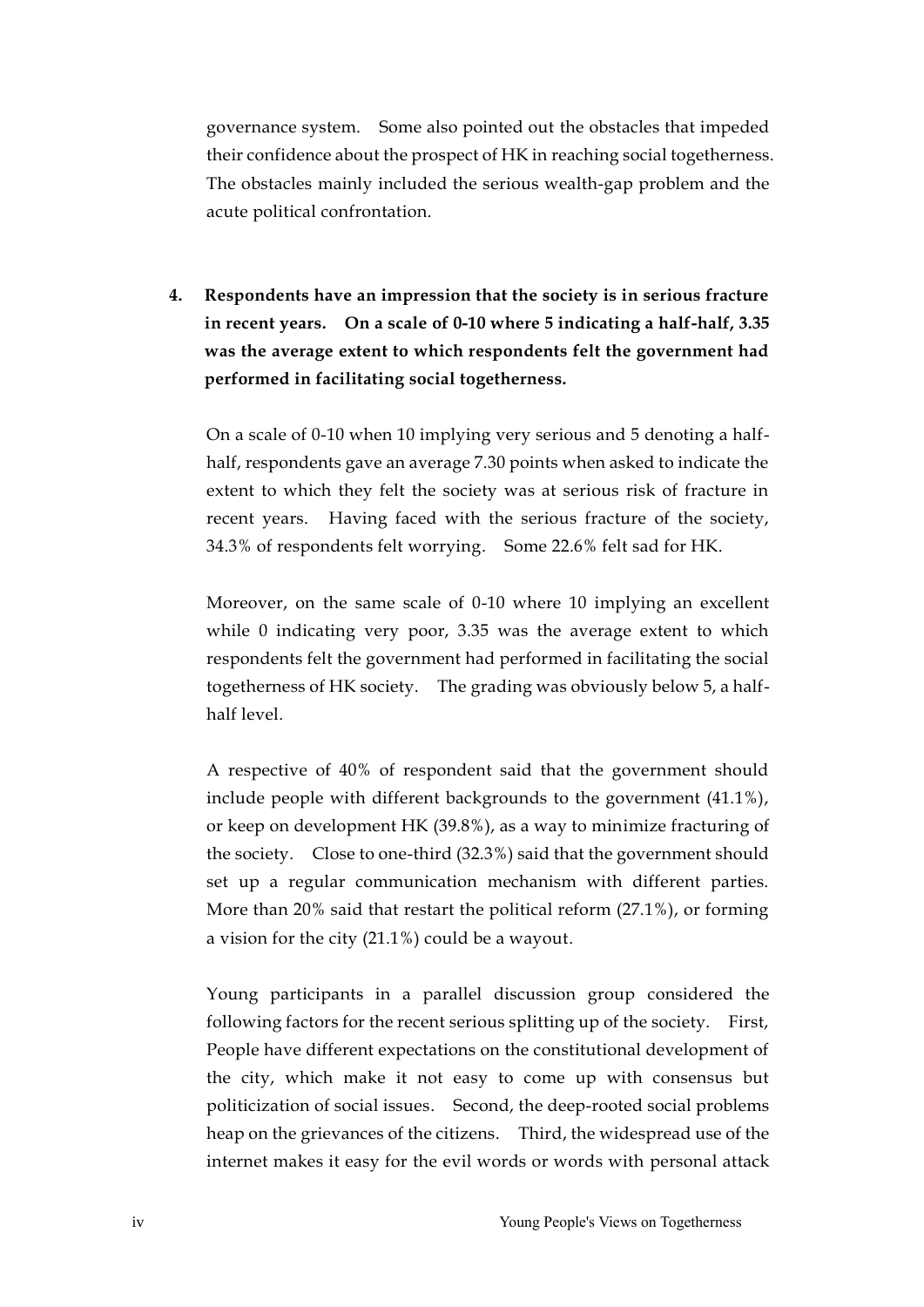to be spread out recklessly or irresponsibly.

**5. Majority of the respondents were of the view that social togetherness was related to them. Respondents in a parallel discussion group thought that each member in the society had a role to play for building social togetherness.** 

87.3% of respondents rejected the notion that "whether HK is having social togetherness or not is none of their business". Young participants in a parallel discussion group thought that each member in the society had a responsibility to help build social togetherness. Experts and academics in the interview believed that social togetherness required the contribution and interaction of each sector in the society to keep on the momentum or atmosphere of nurturing the sense of social togetherness.

### **Main Discussions**

**1. Social together bring with concrete meaning, including keeping society moving on for a better prospect. Yet, it is not a one single day work while it could be easily spoiled. People should treasure it.** 

Young people uphold the importance of social togetherness, and believe that it plays a concrete role for a society, such as keeping it moving on for a better prospect. Look around the development of various states, cities and some international organizations in the world, people continuously pay efforts on strengthening social cohesion and togetherness, indicating it is a long term work. It also implies that social cohesion and togetherness is something which would be easily ruined, and that is why continuous efforts are needed. There is no shortcut road for building social togetherness. We need to treasure what we have established for the foundation of social togetherness.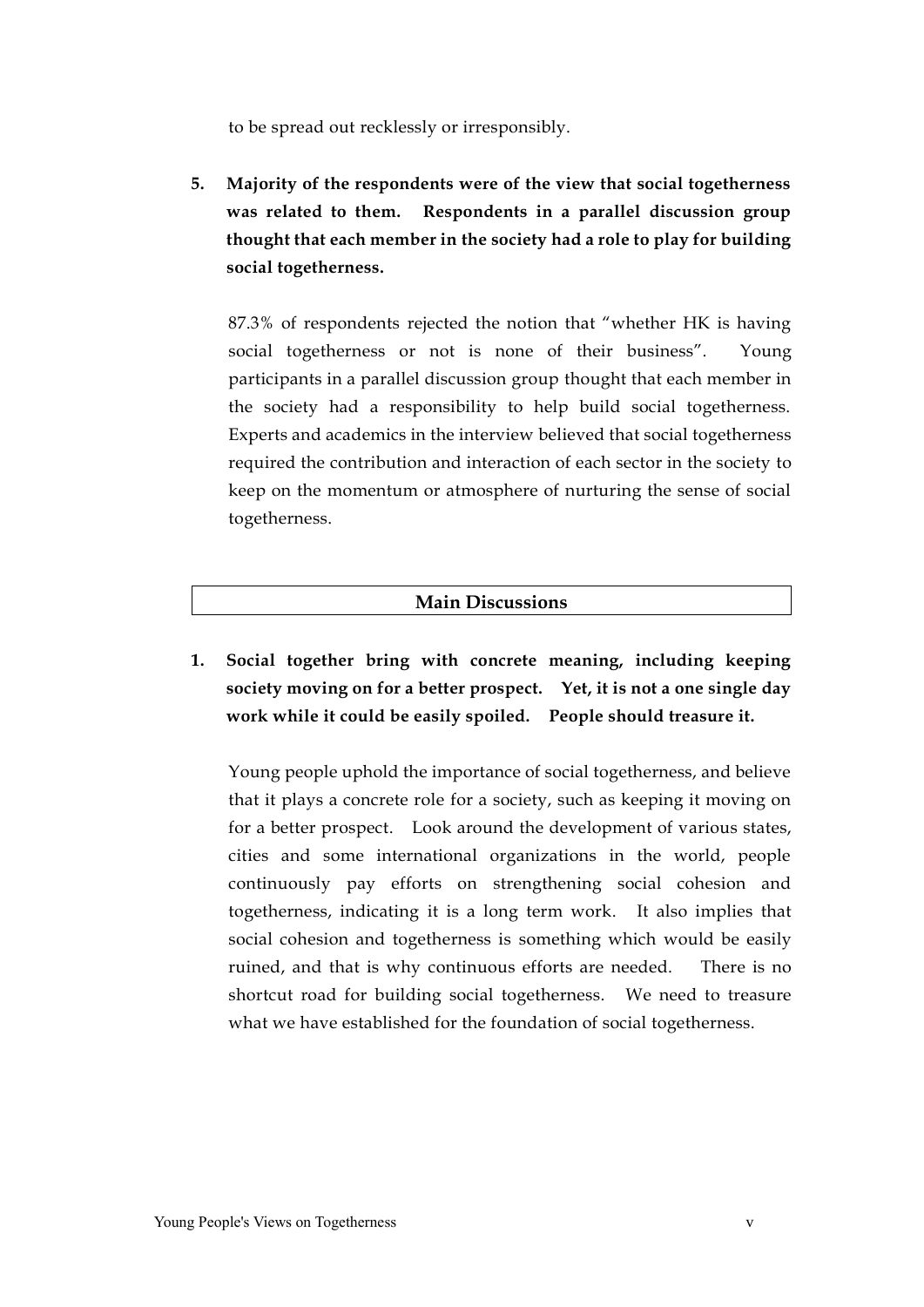**2. The main elements for social together are some basic social values, such as trust and tolerance. Yet, it is normal for any society to have diverse views. The crucial point is shielding these social values in diversity.** 

Young people consider the sense of belonging, trust, rationality and etc. as the main elements for social togetherness. They also are aware of the importance of having equal opportunities to express views and be tolerant of different points of views. These are the premise for building social togetherness. All these are also the basic social values. However, with the development of society which becomes more diverse and complicated, rifts and conflicts seemed to be inevitable. This might obstruct the society from forming a strong base for social cohesion. It is worthy the society and all walks of life thinking in deep about shielding the social values in a diverse society.

**3. Young people are looking forward to having a society with a greater sense of social cohesion. The society and the government should go to any length to provide them with opportunities as many as possible to reinforce their confidence and energy, and give full play of their roles in building togetherness of the society.** 

Young people have aspirations of having a society with a greater sense of social cohesion, and most of them are willing to take actions on an individual level to realize this goal.

uphold the importance of social togetherness, and believe that it plays a concrete role for a society, such as keeping it moving on for a better prospect. Look around the development of various states, cities and some international organizations in the world, people continuously pay efforts on strengthening social cohesion and togetherness, indicating it is a long term work. It also implies that social cohesion and togetherness is something which would be easily ruined, and that is why continuous efforts are needed. There is no shortcut road for building social togetherness. We need to treasure what we have established for the foundation of social togetherness.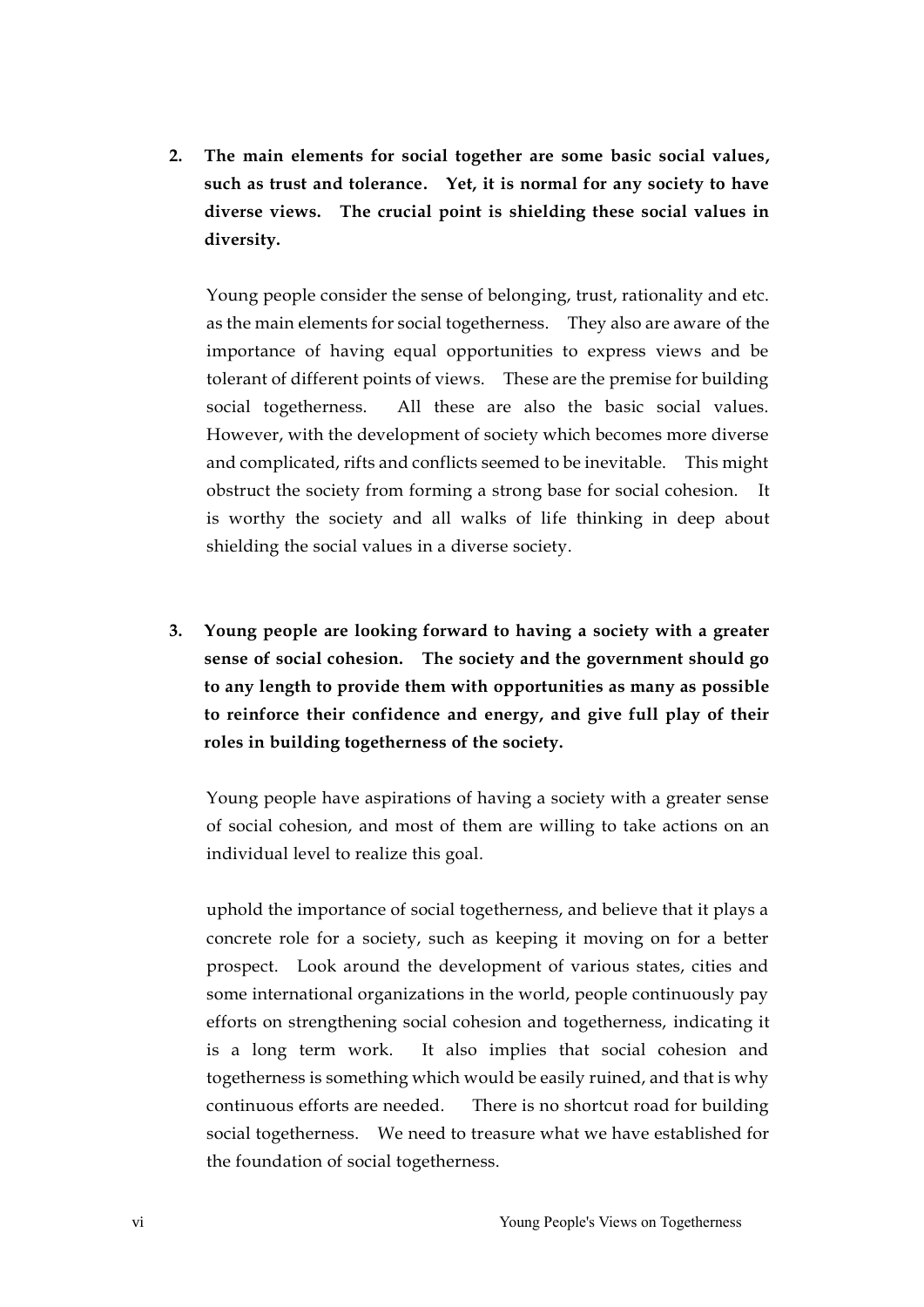### **3. Increasing the transparency of the appointment process could help improve the public's trust in the officials.**

In the young people's views, one of the biggest problems of the political appointment system lies in its poor transparency of the appointment process, while quite a considerable proportion of young people do not trust the principal officials. It seems that the so-called "appointment by merit" principle, which is always claimed by the government, has failed to earn the trust of the public. This could be negatively affecting the public's perceptions of the officials.

The HKSAR Government should do something to improve the transparency of the appointment process in an effort to, on the one hand, make the officials better-known to the public, and on the other hand strengthen the public's trust in the officials.

# **4. There has been an increasing demand for political talent. It is worth putting more effort into strengthening and developing the pool for political talent for Hong Kong's society.**

The number of applications for the posts of Deputy Directors of Bureau and Assistants to Directors of Bureau has been increasing. On this foundation, the government should develop a mechanism to store and manage the talent database.

The political landscape of Hong Kong society is full of challenges, and it needs a group of talented people with enthusiasm and willingness to join the governance team. There is a pragmatic need for the society's various groups—such as tertiary institutes, political parties, civil service, think tanks, and so on—to open up platforms where future talent might be nurtured for the benefit of society as a whole.

**5. The political appointment system is implemented without the parallel development of party politics. This is unfavourable to cultivating a governance team with a common agenda. This also intensifies the**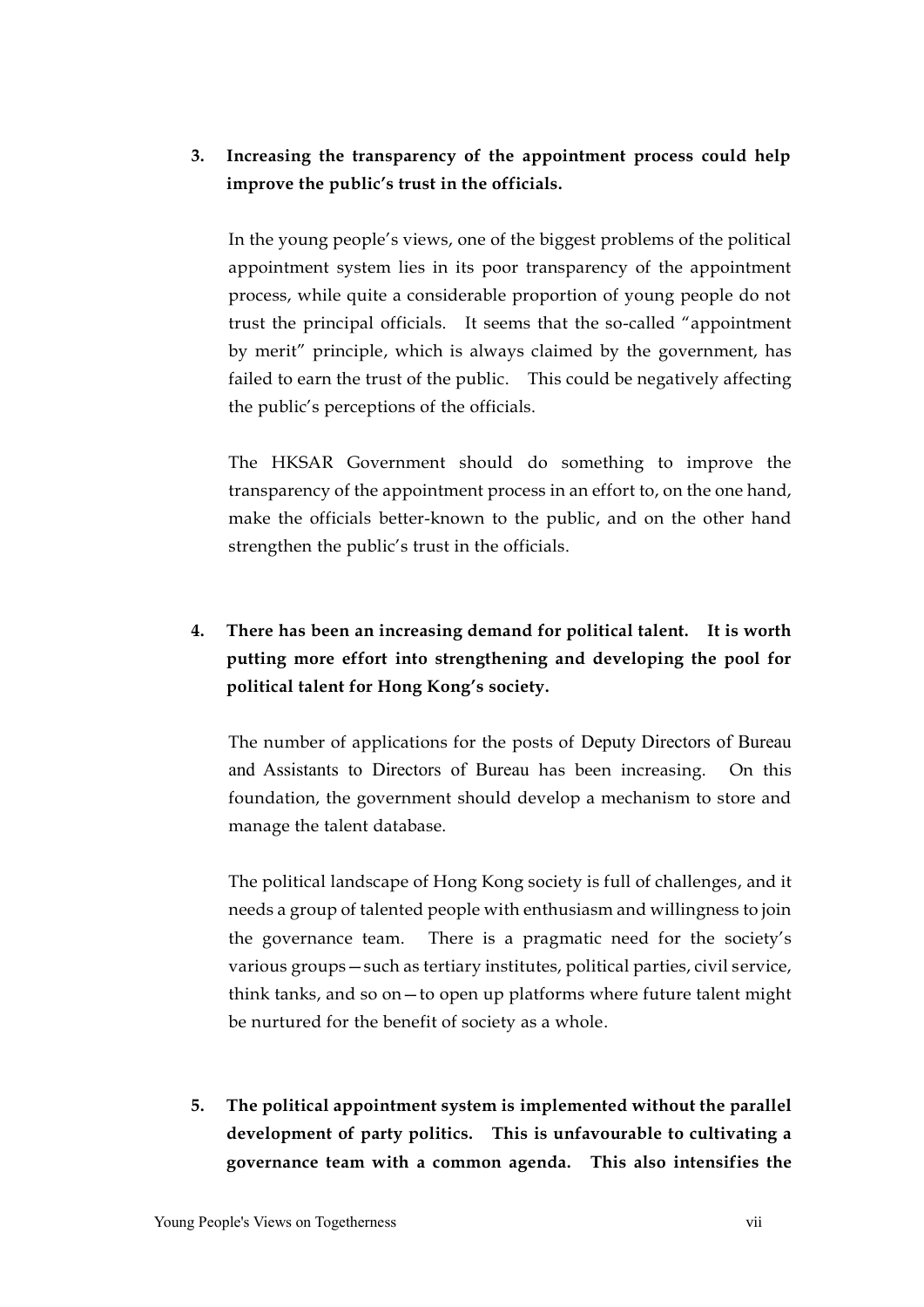#### **problem of talent shortage to fill the political team.**

One of the biggest challenges of the HKSAR Government's political appointment system lies in its lack of party politics. This could bring certain discouraging effects, such as hindering the cultivation of a governance team with a common agenda. The filling of political posts using party politics is also discouraged. The development of party politics in Hong Kong society is a concern.

**6. The chief executive leads the governance team. The chief executive should exert his/ her charisma to get a group of people who are competent to run the government.** 

Under the political appointment system, it is the chief executive who nominates people to the political team. It is also the chief executive who leads the governance team. Therefore, the chief executive plays a vital role regarding the operation of the political appointment system.

Yet, recently, the approval rating of the government continues to be poor, while the constitutional development of Hong Kong society is stagnating. Together with the fact that there have been controversies over policies in recent years, this might be affecting the public's perceptions of the legitimacy of the politically appointed officials nominated by the chief executive. Meanwhile, some people might find it an unattractive proposition to join the so-called hot kitchen.

The chief executive should exert his/ her charisma to get a group of people with competence to run the government.

**Recommendations**

This study proposes the following recommendations:

**1. Expand the political appointment system to strengthen the nurturing of political talent.**